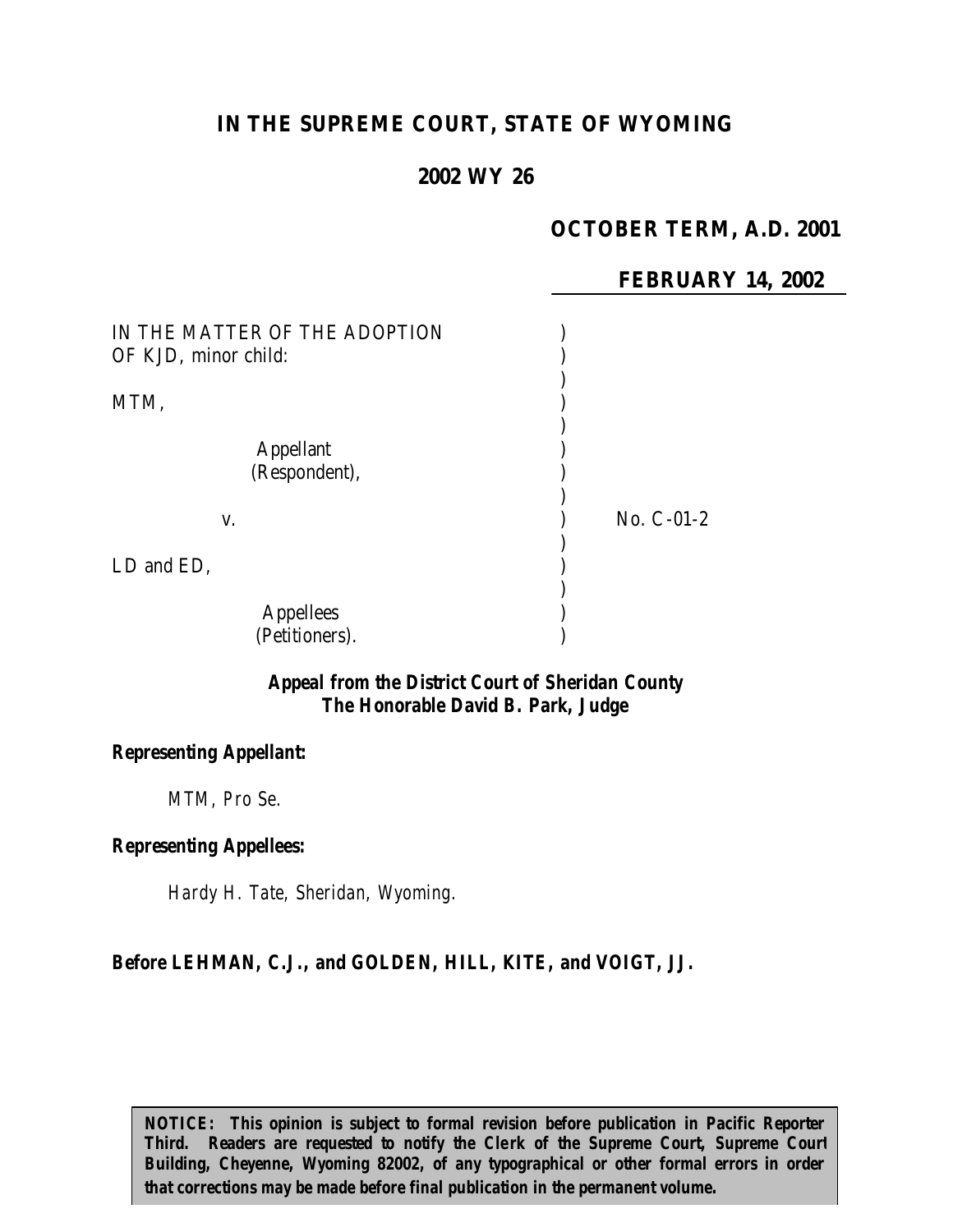### **VOIGT, Justice.**

[¶1] Acting pro se, MTM (the father) appeals from an adoption without consent that terminated his parental rights to his daughter, KJD. The adoptive parents, appellees LD and ED, are KJD's maternal grandparents.<sup>1</sup> The child's mother, KAD (the mother), is deceased. Finding no abuse of discretion by the district court, we affirm the Final Decree of Adoption entered pursuant to Wyo. Stat. Ann.  $\S 1-22-110(a)(v)$  (LexisNexis 2001).<sup>2</sup>

#### **ISSUES**

[¶2] As appellant, the father's issues for review are not particularly well defined. However, it is clear that he desires:

1. A jury trial concerning his parental rights.

2. A conflict of interest to be found in the grandparents' counsel taking part in the proceeding while counsel also served as a court magistrate.

3. Reversal of the Final Decree of Adoption.

[¶3] The appellees (the grandparents) phrase the issues as:

1. Did the district court err or abuse its discretion in determining that clear and convincing evidence was presented to satisfy the statutory elements required to permit an adoption without consent of the parent or

\* \* \*

(v) Willfully permitted the child to be maintained in or by a public or private institution or by the department of family services for a period of one (1) year immediately prior to the filing of the petition without substantially contributing to the support of the child[.]

 <sup>1</sup> ED is KJD's step-grandmother.

<sup>&</sup>lt;sup>2</sup> Wyo. Stat. Ann. § 1-22-110(a) reads, in pertinent part:

In addition to the exceptions contained in W.S. 1-22-108, the adoption of a child may be ordered without the written consent of a parent or the putative father if the court finds that the nonconsenting parent . . . [has]:

The petition for adoption also contained an allegation under subsection (iv) of the statute, having to do with not bringing a child support obligation current, but the district court ruled in favor of the father on that issue and it is not now before this Court.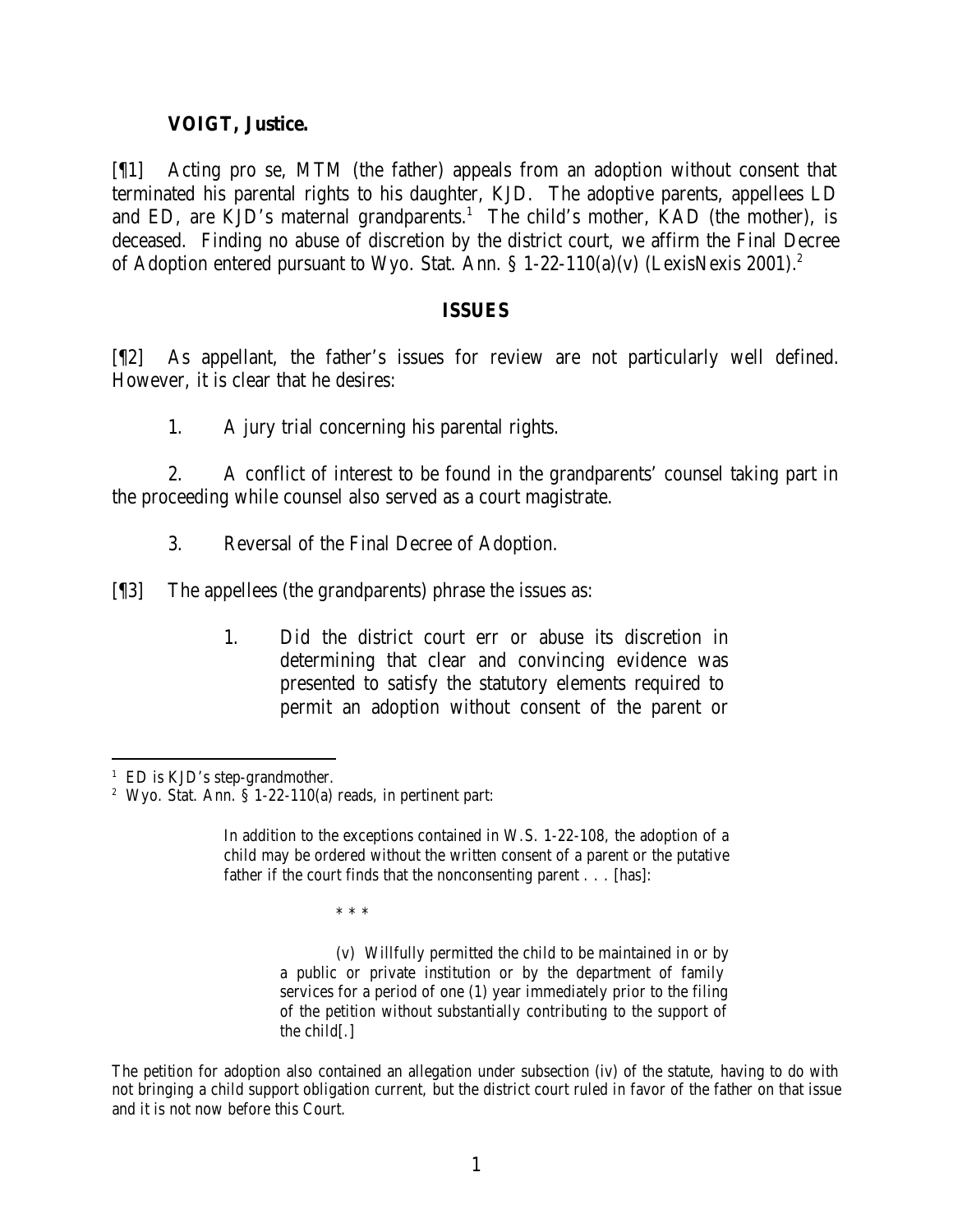putative father under Wyoming Statute § 1-22-  $110(a)(v)$ .

- 2. Did the district court err by denying appellant's demand for a jury trial.
- 3. Did a conflict of interest exist or was a Wyoming court rule violated by virtue of appellees' attorney serving as a court magistrate or court commissioner.

# **FACTS**

[¶4] This appeal constitutes one more chapter in a saga that has been ongoing since 1992, involving the father, the Natrona County and the Sheridan County Departments of Family Services (DFS),<sup>3</sup> the minor child KJD, and the grandparents. KJD was born on November 27, 1987, in Birmingham, Alabama, and resided with her parents in Clanton, Alabama, until May 1992. Her father was arrested in May 1992 for possession of marijuana. Shortly thereafter, her mother packed up her and KJD's belongings, and she and KJD left the state. They were in Baltimore, Maryland, for a short period of time, and then made their way to Wyoming where the mother's father and brother lived.

[¶5] During the four years KJD lived in Alabama with her parents, she remembers that her mother was often intoxicated and her father smoked marijuana. She testified that her father once tied up her mother, abusing and hitting her. After an abuse/neglect report was filed in January 1988, the Alabama Family Services Department became involved with the family. There were five reports concerning KJD as of February 1992. The last two reports, received in February 1991 and February 1992, alleged that the father had physically abused and neglected KJD; however, the record does not indicate whether the abuse or neglect was substantiated or adjudicated.

[¶6] The mother was incarcerated in Casper for public intoxication in May 1992. After a juvenile court hearing on June 2, 1992, KJD was placed in protective custody with DFS.<sup>4</sup>

<sup>3</sup> Throughout an approximate eight years, DFS offices in Natrona County and Sheridan County have been involved in this matter. No distinction will be made herein between the two county DFS offices and, therefore, these agencies will be referred to collectively as DFS.

<sup>4</sup> While it is not essential, it may be helpful to know the somewhat complicated history of this adoption proceeding and related cases. The juvenile case that resulted in KJD's placement with DFS began in the juvenile court of the Seventh Judicial District, in Casper, where it was assigned to Judge Park. The case plans and case plan reviews discussed herein occurred within that case. The adoption proceeding upon which this appeal is based occurred in the Fourth Judicial District, in Sheridan. Judge Brackley, the sitting district judge in Sheridan, first was assigned to the adoption case. He recused himself in July 2000, and assigned the case to Judge Kalokathis, who is from Cheyenne, due to perceived allegations made against Judge Brackley by the father. In October 2000, Judge Kalokathis reassigned the case to Judge Brackley because he could not timely set a hearing on the petition. Judge Brackley immediately assigned the case to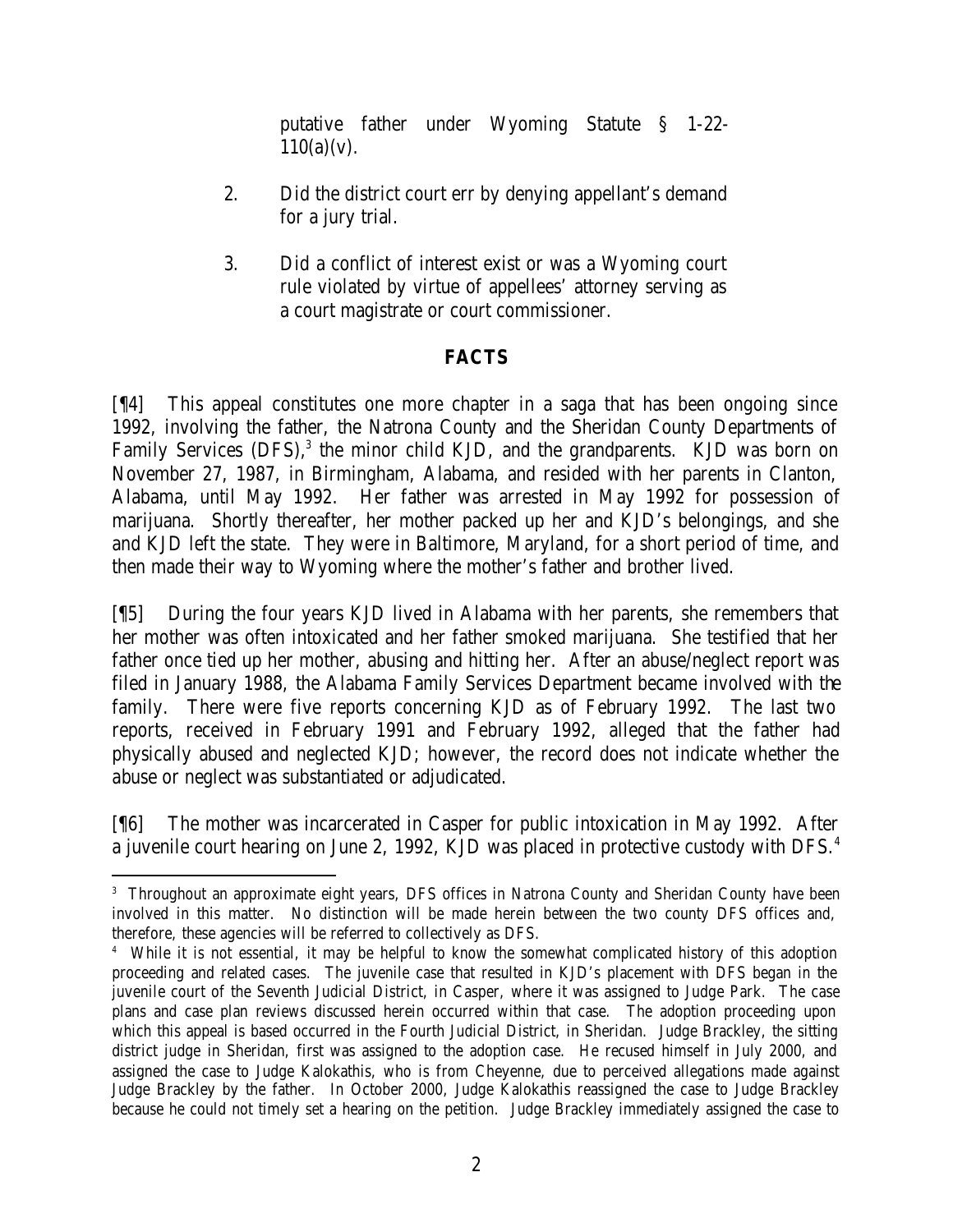Subsequently, the mother worked on her sobriety and tried to achieve the case plan goals developed for her by DFS. DFS provided the mother with psychological treatment, alcohol treatment, and allowed her visitation with KJD. The mother moved into a facility in Casper for mothers and children, where she continued her treatment. She was able to stay sober for two months at a time, and came close to family reunification, but she would begin drinking again and reunification would not occur.

[¶7] The father began his involvement with DFS in January 1993, after he learned that KJD had been placed in DFS' protective custody. He called DFS from Alabama stating his intention to regain custody of KJD. The mother had advised DFS that she did not know who KJD's father was, and no father's name was listed on KJD's birth certificate.<sup>5</sup> A DFS worker explained to the father that a home study on his Alabama residence would be necessary before placement could be made. In compliance with the Interstate Compact for Placement of Children (ICPC), DFS initiated a home study on the father's Alabama residence on March 1, 1993.

[¶8] The father hitchhiked from Alabama to Casper in March 1993. He lived at the Central Wyoming Rescue Mission for several weeks, and again contacted DFS concerning custody of KJD. He then moved into a tent at his place of employment, and DFS conducted a home study on this residence. The mother informed DFS that the father had abused her and KJD, and she did not want KJD placed with the father. DFS again discussed with the father the steps he would need to take in order to gain custody of KJD, but he was uncooperative and failed to follow through on all except one of the recommendations.<sup>6</sup>

[¶9] DFS contacted KJD's maternal grandparents in the summer of 1993, and they agreed to have a home study conducted for possible placement of KJD with them. In August 1993, the mother moved to Sheridan to live with LD and ED. On October 5, 1993, DFS completed its home study on the father and denied placement of KJD with him because of his living environment—a tent rather than a single-family dwelling. DFS completed its home study on the grandparents on September 22, 1993, and placed KJD with them on October 8, 1993. DFS received the ICPC home study regarding the Alabama residence on October 20, 1993, and placement was denied because the father no longer lived there.

Judge Spangler, a retired judge from Casper. The father then promptly peremptorily disqualified Judge Spangler. In November 2000, Judge Spangler assigned the case to Judge Park, the Casper judge who presided over the juvenile case. Venue remained in Sheridan and the case continued to be docketed as a Fourth Judicial District case.

<sup>&</sup>lt;sup>5</sup> The father filed a petition to establish paternity on August 4, 1994. An Order of Paternity dated October 6, 1994 established paternity of KJD in the father.

<sup>&</sup>lt;sup>6</sup> The father did attend a parenting class once he moved to Sheridan and provided DFS with verification of his attendance.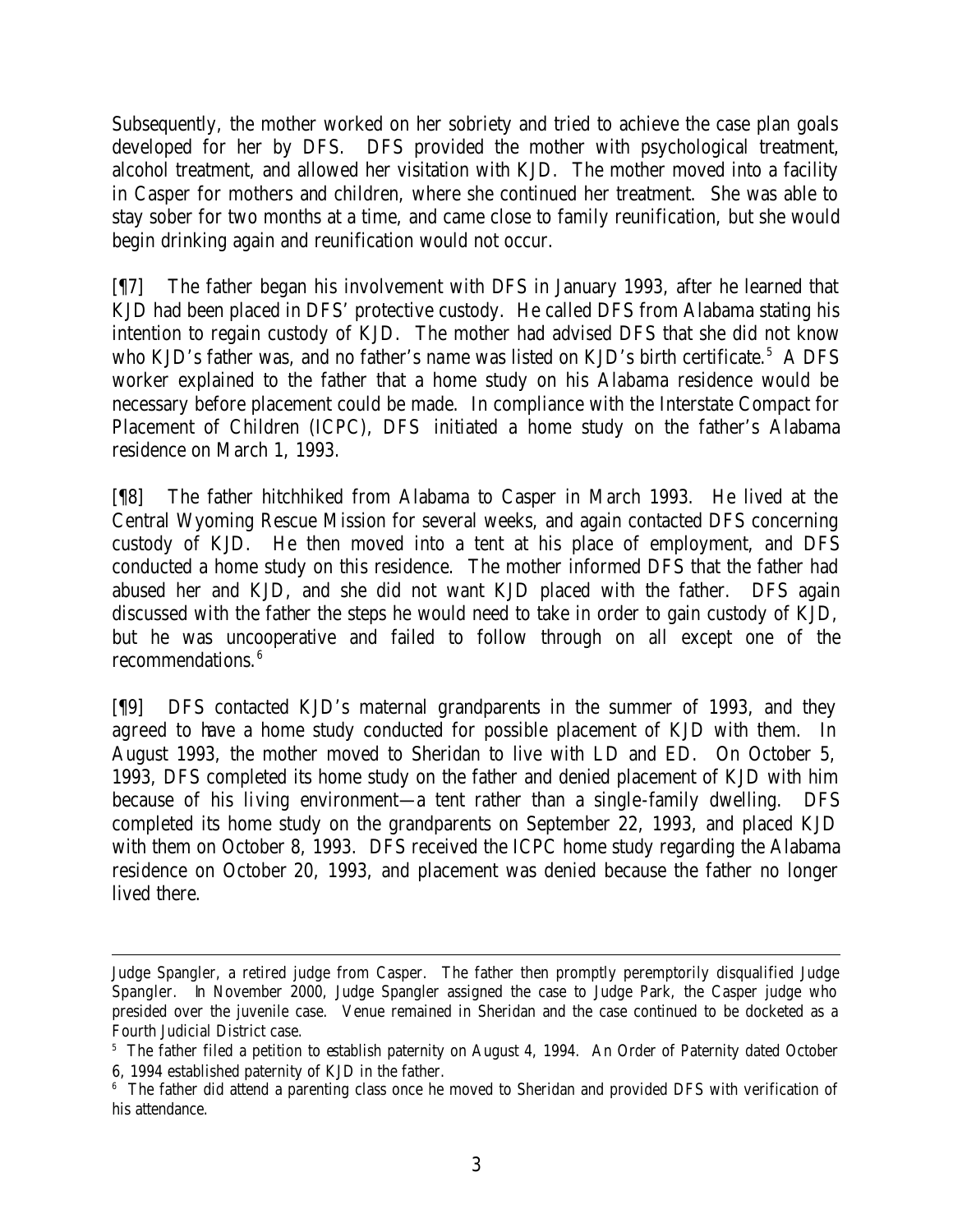[¶10] The father continued to live in Casper from October 1993 to June 1994, but he had minimal contact with DFS. He remained homeless, did not provide DFS with a phone number or address where he could be reached, did not attend individual and family counseling as recommended by DFS, and did not obtain any long-term employment, even though he was working odd jobs at this time. The father did contact DFS for visitation with KJD, and he was allowed to see KJD in a supervised setting on a regular basis, one time per week for two hours.

[¶11] KJD began counseling during this time at the Northern Wyoming Mental Health Center, as her step-grandmother felt KJD was exhibiting upsetting behaviors. KJD's counselor indicated that her "acting out" was related to visits with her father, and was attributable to anxiety stemming from things her father said to her as well as her fear of being forced to move to Alabama with him. The father moved to Sheridan in June of 1994 to be closer to KJD. There were reports that he lived under a bridge, but he told DFS that he lived in a van next to his place of employment. Meanwhile, the mother returned to Casper as she could not maintain her sobriety, which was a condition of living in her father's home in Sheridan. She was subsequently killed in a pedestrian/motor vehicle accident in September 1995.

[¶12] On September 15, 1994, DFS met with the father to develop a case plan for reunification with KJD. The plan included, among other things, that the father would attend parenting classes, attend individual and family counseling, continue to have supervised visits with KJD, obtain suitable housing for himself and KJD, and obtain suitable employment and adequate income to support them both. The father stated in this meeting he intended that his employment would consist of suing three DFS workers for five million dollars each, and one worker for ten million dollars; the father felt that both he and KJD would be able to live adequately off these lawsuits. The father did not sign this or any subsequent case plan developed by DFS to reunify him with his daughter.

[¶13] A review of the case plan, with the continued goal of reunification, was made and the plan was updated on July 16, 1996, because KJD was becoming upset by her visits with her father. He gave her a hard time for taking medication for her attention deficit disorder, he came to the visits in an unkempt condition, and he was disrespectful with DFS and Court Appointed Special Advocate (CASA) workers. The short-term goal for the father in the updated case plan was to make visitations with KJD more positive and enjoyable by not making any inappropriate comments to her. It also included that the father would pay child support in the amount of fifty dollars per month, beginning August 1, 1996.

[¶14] Another review of the case plan was undertaken on June 30, 1997. The goal continued to be reunification, but first the father had to develop a better relationship with KJD. DFS indicated that it would pay up to fifty-five dollars per hour for counseling for the father, but it would require monthly reports from his therapist regarding his counseling efforts. The plan stated again that the father was to pay fifty dollars per month child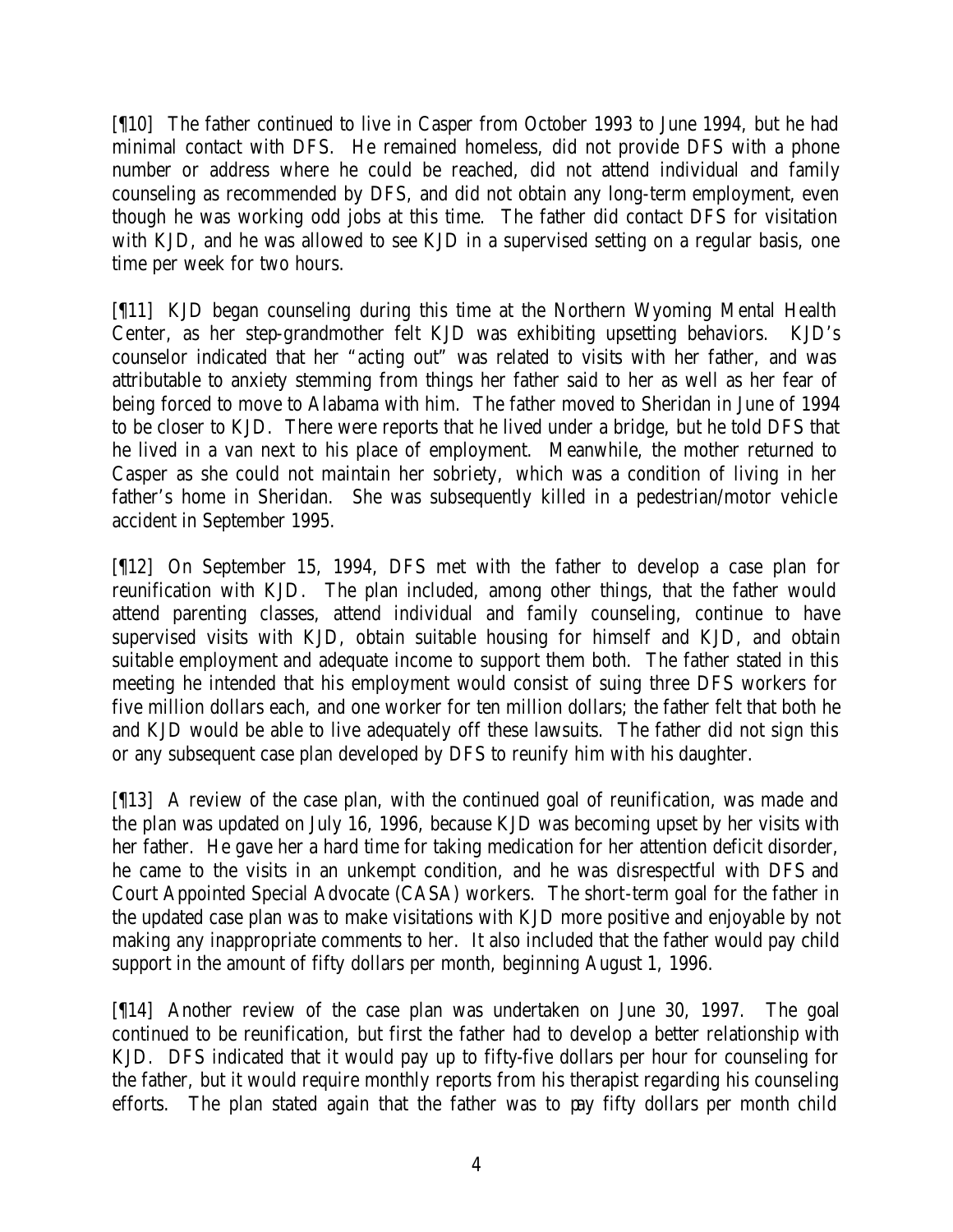support. Furthermore, he was to follow the guidelines, which were essentially the same as had been set forth in a letter dated May 14, 1997, and which had been sent to his attorney.<sup>7</sup> It also stated that KJD could request that no visitation take place, and if no progress was evident in three months (by the end of September 1997), DFS would request a court hearing to ask for permanent placement of KJD with the grandparents. The father left for Florida in October 1997 and did not return to Wyoming until July 1998.<sup>8</sup>

[¶15] A further review on October 26, 1999, changed the father's visitations to every other week for one hour, which were to be supervised by CASA workers. The father was to be responsible for a five -dollar payment to CASA to supervise each visit, and he was to treat the CASA staff with courtesy and respect. The stated goals for the father were to attend counseling on a weekly basis to develop his parenting skills so that he could appropriately communicate with KJD, to be sensitive to her needs and feelings, and to learn to understand KJD's need for medication. The father left the DFS office before this plan could be discussed with him. He later returned but left again when his attorney could not be contacted.

[¶16] On November 18, 1999, a dispositional/review hearing was held in the juvenile case. The juvenile court ordered the father to "cooperate with the Department of Family Services and their case plan for reunification, which includes engaging in counseling and paying child support, and the father shall sign the case plan."

[ $[17]$  On November 30, 1999, a second meeting was held concerning the October  $26<sup>th</sup>$ case plan. The goal of this meeting was to secure a permanent living arrangement for KJD. The plan was basically the same as the October plan, but DFS would pay for the father's counseling if he signed a release so that DFS could be informed of his progress. The father refused to sign or comply with this plan.

[¶18] DFS found the father uncooperative during its eight years of trying to develop a reunification plan with which he would agree and comply. He also refused to pay child support even when he was repeatedly ordered to pay a minimal monthly amount. The record indicates that, while living in Casper, he was employed with the Great Canadian Log Home Company, and while living in Sheridan, he worked at an auto body shop, yet he refused to pay child support.

[¶19] On January 24, 2000, the juvenile court entered an Order for Placement continuing legal custody of KJD with DFS and physical custody with the grandparents. On July 19,

 7 It is not clear from the record exactly when the father began acting pro se. He initially had an attorney from April 26, 1993, to October 19, 1993, when this attorney was asked to withdraw as the father wished to be represented by another attorney. There is mention of counsel through May 1997, and then the father left Wyoming in October 1997 and did not return until July 1998.

<sup>&</sup>lt;sup>8</sup> The record does not indicate what events, if any, occurred from July 1998 until the next case plan meeting in October 1999.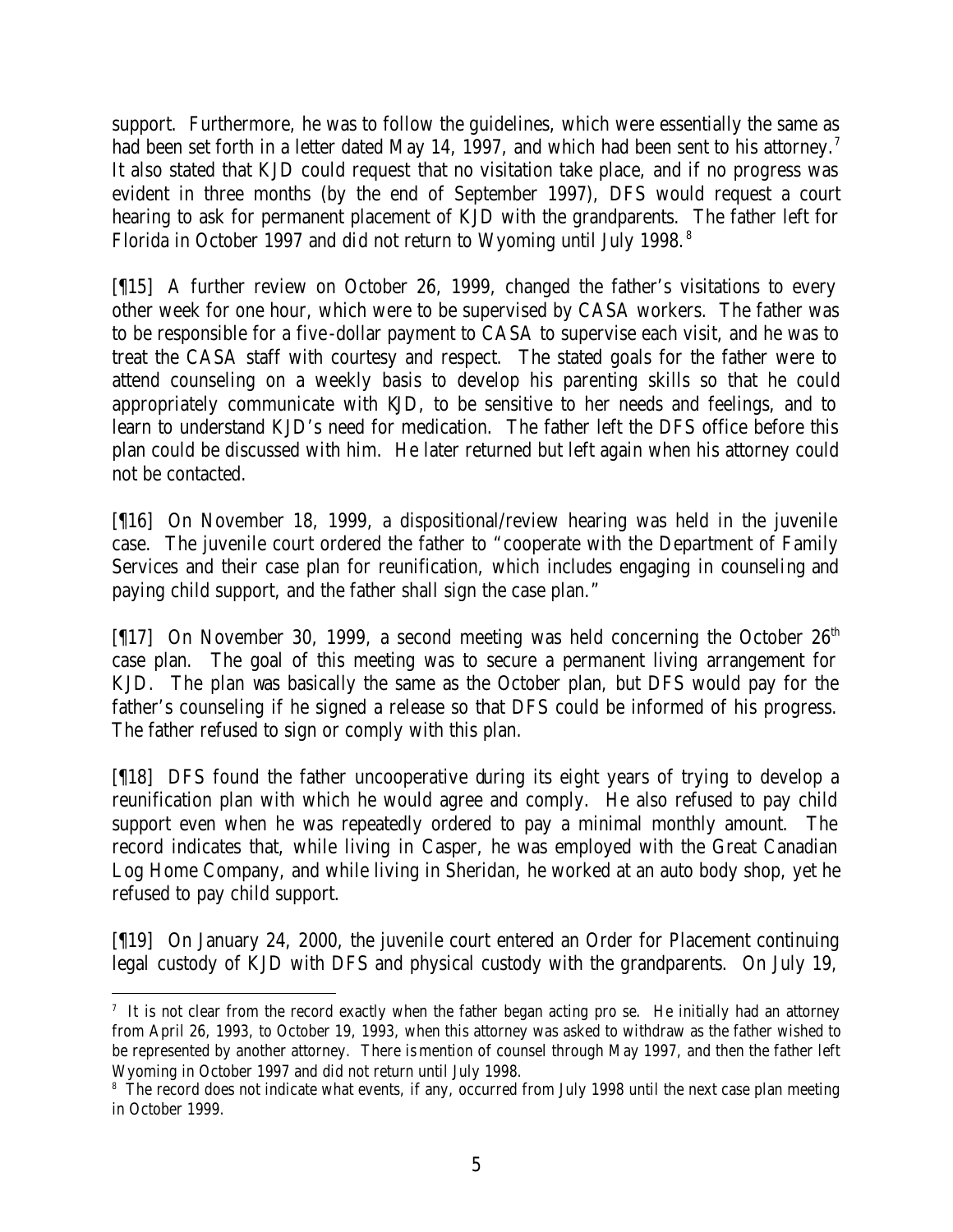2000, CASA sent a letter to the father notifying him that it would no longer supervise his visits with KJD. The director stated, in part:

> It is our responsibility to maintain a safe and secure atmosphere for the children we serve during all visits, which includes their emotional security as well as their physical safety. Over the past year, you have consistently disregarded [KJD's] feelings even when she stated them openly. You have instigated arguments and continued to approach inappropriate subjects with [KJD] during visits, including talking about legal issues and making negative comments about [ED and LD] . . .. . . . [A]fter the last visit this type of behavior reached a level that is intolerable. . . . We cannot allow supervised visitation to turn into a time for you to harass, demean and argue with

> [KJD] to the point she is so upset she cries. Nor can we condone your show of blatant disrespect for our services and other service providers in front of [KJD].

[¶20] On February 23, 2000, DFS signed a Consent to Adoption of KJD by her grandparents. The grandparents filed the petition to adopt, which is the subject of this action, on March 21, 2000. A hearing to the district court, without a jury, was held on January 22, 2001, and a Final Decree of Adoption of KJD by the grandparents was entered on February 14, 2001. The father appeals the final decree of adoption.

## **STANDARD OF REVIEW**

[¶21] It is within the power and discretion of a trial court to grant an adoption without parental consent, providing all statutory elements are met. "The power to grant or deny a petition for adoption is within the discretion of the trial court." *In re Adoption of SMR*, 982 P.2d 1246, 1248 (Wyo. 1999). An appellate court will not interfere with a district court's discretionary decision absent a clear abuse of that discretion. *Semler v. Semler*, 924 P.2d 422, 424 (Wyo. 1996). "'In determining whether there has been an abuse of discretion, the ultimate issue is whether or not the court could reasonably conclude as it did. An abuse of discretion has been said to mean an error of law committed by the court under the circumstances.'" *Matter of Adoption of CCT*, 640 P.2d 73, 76 (Wyo. 1982) (*quoting Martinez v. State*, 611 P.2d 831, 838 (Wyo. 1980)). Assessing whether there has been an abuse of discretion involves determining whether the evidence is sufficient to support the district court's decision. *Basolo v. Basolo*, 907 P.2d 348, 353 (Wyo. 1995). "A finding rendered without sufficient evidence, however, is erroneous and constitutes an abuse of discretion . . .." *Kennedy v. Kennedy*, 761 P.2d 995, 998 (Wyo. 1988) (*citing Miles v. CEC Homes, Inc.*, 753 P.2d 1021, 1022 (Wyo. 1988)). The burden is on the appellant to show such abuse. *Blake v. State*, 933 P.2d 474, 477 (Wyo. 1997).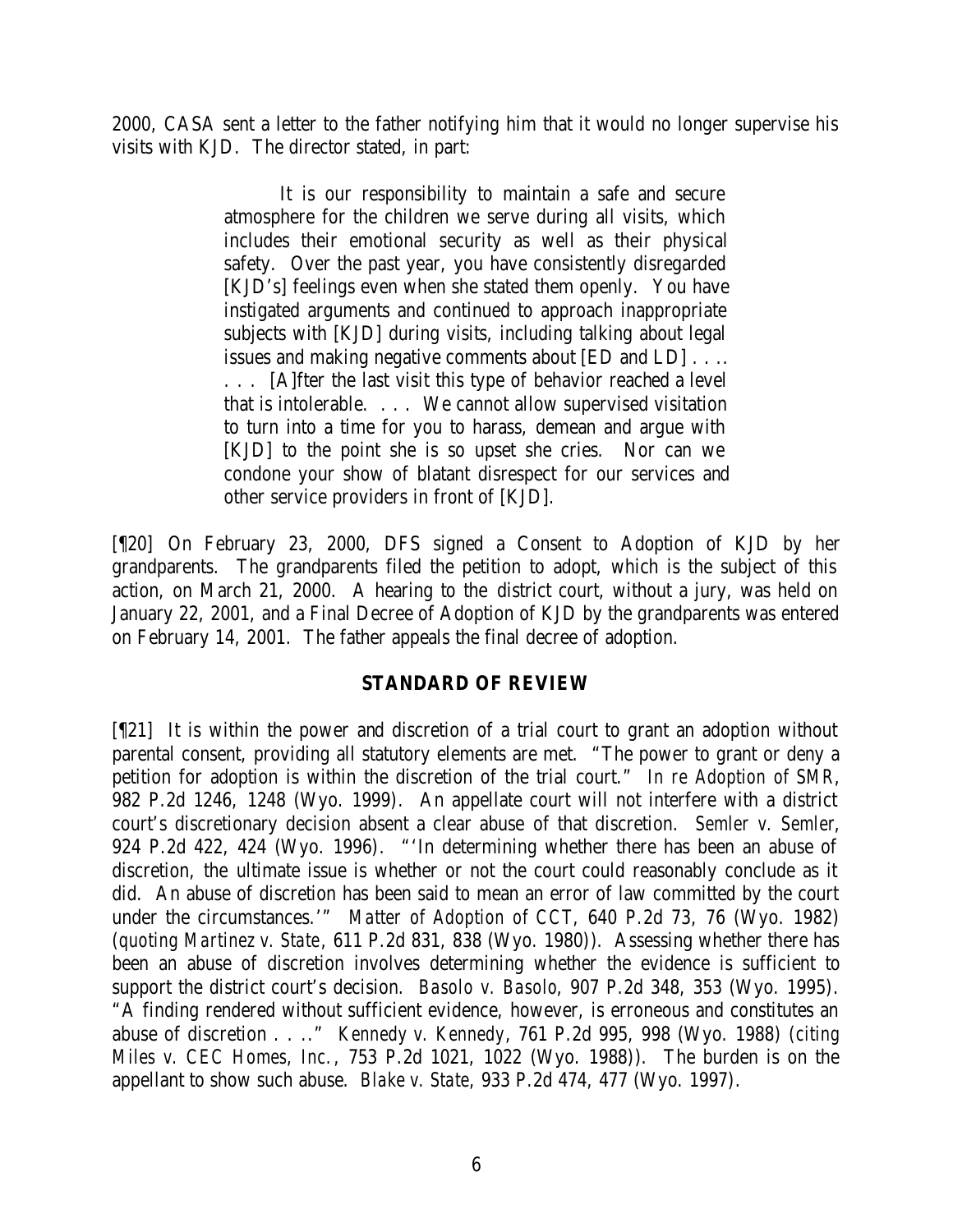#### **DISCUSSION**

[¶22] The father's first two allegations can be dealt with relatively quickly. The first concerns his demand for a jury trial in the adoption proceedings. The district court did not commit any error in denying the father's repeated requests for a jury trial because there is no right to a jury trial in adoption proceedings under Chapter 22 of Title 1 of the Wyoming Statutes. Adoption is entirely a statutory procedure and adoptions must be conducted in strict compliance with the governing statute. *In re Adoption of Strauser*, 65 Wyo. 98, 196 P.2d 862, 866 (1948). Wyo. Stat. Ann. §§ 1-22-105 and 1-22-106 (LexisNexis 2001) clearly contemplate that adoptions are to take place in a hearing before the court rather than a trial before a jury.  $9$  Likewise, Wyo. Stat. Ann. § 1-22-110, the statute under which this particular adoption took place, provides for the court, not a jury, to make the findings necessary for an adoption to take place without consent. As we have long recognized, it is not for this Court to decide what should have been said in a statute. *Barber v. State Highway Commission*, 80 Wyo. 340, 342 P.2d 723, 725 (1959). Had the legislature intended for there to be a right to a jury trial in adoption proceedings, it could have so provided, as it did in the statutes that govern termination of parental rights in non-adoption cases under Wyo. Stat. Ann. § 14-2-312 (LexisNexis 2001).

[¶23] The father contends that denial to him of a jury trial in this case is unconstitutional. We have previously held that the Seventh Amendment to the United States Constitution was not incorporated into the Fourteenth Amendment and is not applicable to state court proceedings.<sup>10</sup> Matter of GP, 679 P.2d 976, 988 (Wyo. 1984). We have also determined that it is not unconstitutional to have different statutory standards for terminating parental rights under Title 14 of the Wyoming Statutes and allowing adoption without consent under Title 1 of the Wyoming Statutes, because the two acts do not have the same purpose,

The Fourteenth Amendment of the United States Constitution reads, in pertinent part:

<sup>9</sup> Wyo. Stat. Ann. § 1-22-105 provides for confidential, closed hearings in open court or in chambers, specifies those who may be in attendance, and makes no provision for jurors. Wyo. Stat. Ann. § 1-22-106 provides for a show cause hearing in cases where certain parties have not filed a consent to adopt, once again making no provision for a jury trial.

<sup>&</sup>lt;sup>10</sup> The Seventh Amendment of the United States Constitution reads as follows:

In Suits at common law, where the value in controversy shall exceed twenty dollars, the right of trial by jury shall be preserved, and no fact tried by a jury, shall be otherwise re-examined in any Court of the United States, than according to the rules of the common law.

No State shall make or enforce any law which shall abridge the privileges or immunities of citizens of the United States; nor shall any State deprive any person of life, liberty, or property, without due process of law; nor deny to any person within its jurisdiction the equal protection of the laws.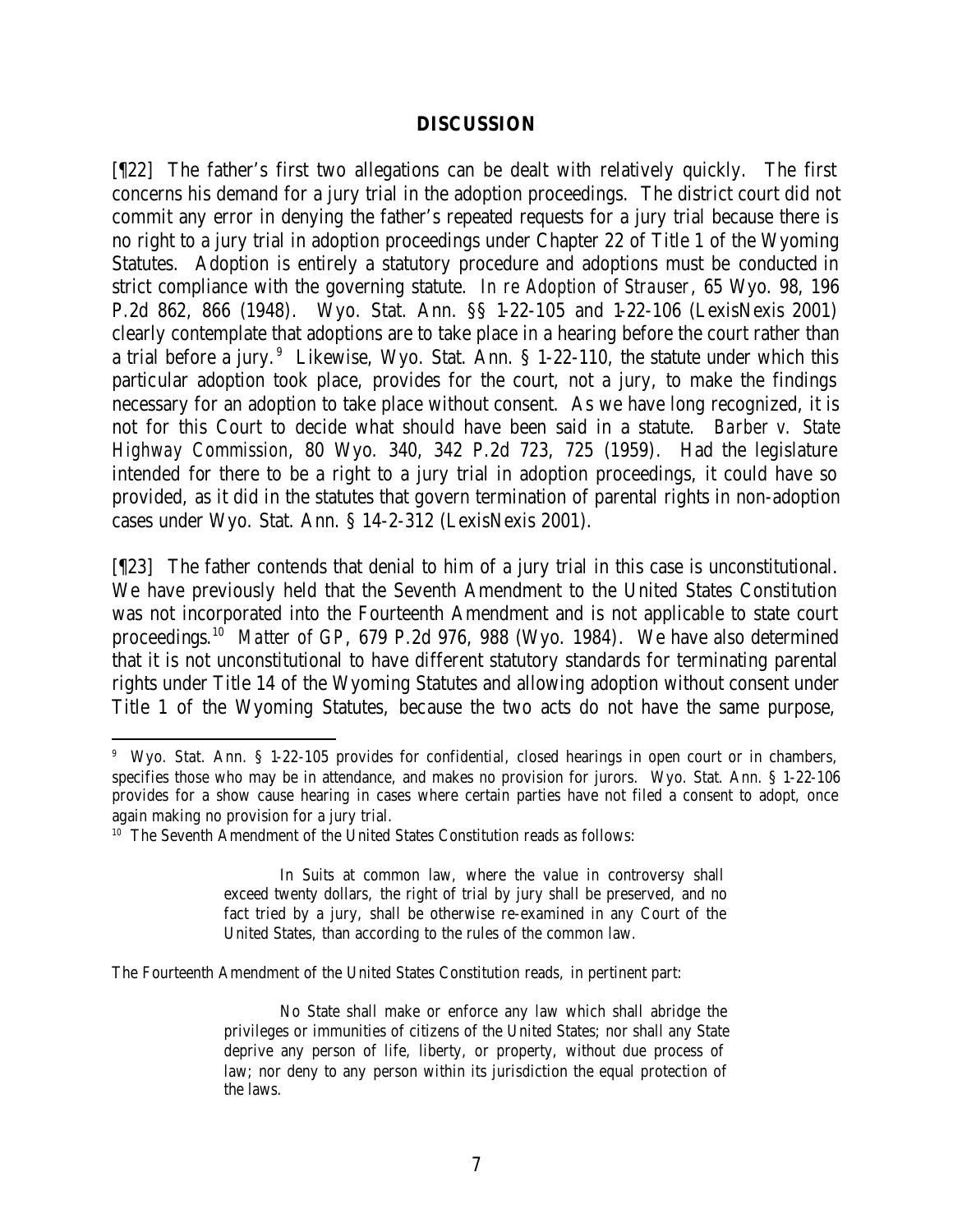despite the fact that an adoption under Title 1 will have the effect of terminating parental rights by operation of law. *Matter of Adoption of RHA*, 702 P.2d 1259, 1264-65 (Wyo. 1985).

[¶24] The father also relies on W.R.C.P. 38 to support his demand for a jury trial. W.R.C.P. 38(a) states:

> Issues of law must be tried by the court, unless referred as hereinafter provided; and issues of fact arising in actions for the *recovery of money only, or specific real or personal property*, shall be tried by a jury unless a jury trial be waived, or a reference be ordered. *All other issues of fact* shall be tried by the court, subject to its power to order any issue to be tried by a jury, or referred.

(Emphasis added.) In the instant case, the hearing obviously was not for the "recovery of money only, or for specific real or personal property," so W.R.C.P. 38 adds nothing to the father's argument.

[¶25] We conclude that no constitutional, civil, or statutory rights of the father were violated by the district court's decision to deny him a jury trial.

[¶26] The father next asserts that a conflict of interest existed or a Wyoming court rule was violated by the grandparents' attorney serving as counsel for them while also serving the Fourth Judicial District as a court magistrate. At the hearing, the grandparents' attorney stipulated, first, that he was a magistrate in both the circuit court and the district court. He then corrected himself to say that he was a court commissioner in both courts. While it is not made clear in the record, we will assume that his statements referred to the Fourth Judicial District Court and the Fourth Judicial Circuit Court, both of which cover Sheridan County.

[¶27] In support of his argument, the father cited at trial and again in his appellate brief "part C . . . 2 and 3" of the Wyoming Code of Judicial Conduct and indicated that the portion of the Code that he was reading "concerns part-time judges and magistrates and such." From his reference, it is clear that he was reading from a section at the end of the Code entitled "Application of the Code of Judicial Conduct." The applicable section reads, in pertinent part:

> C. *Continuing Part-time Judge*.—A continuing parttime judge

> > \* \* \*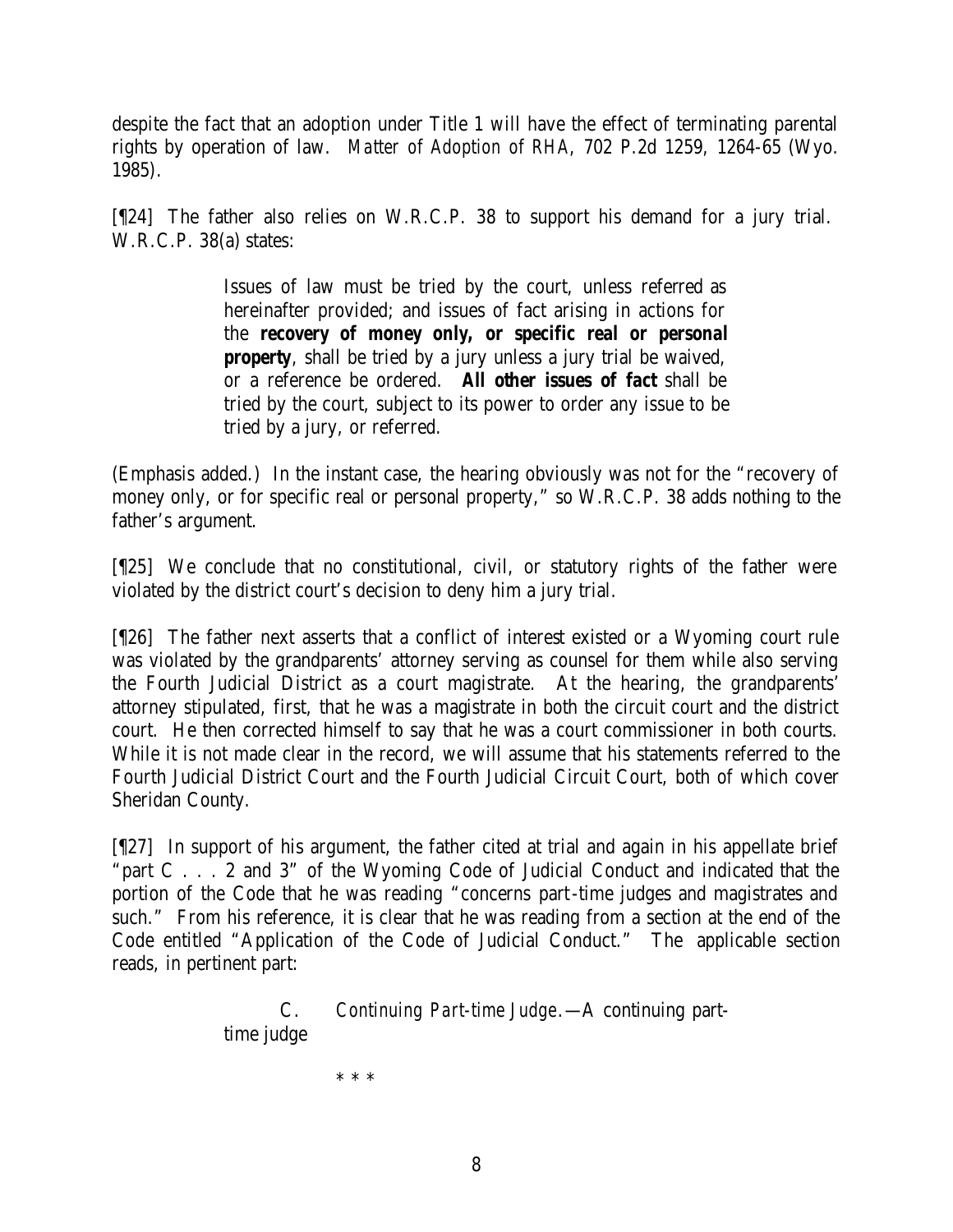(2) except for a court commissioner, shall not practice law in the court on which the judge serves or in any court subject to appellate jurisdiction of the court on which the judge serves [and]

(3) shall not act as a lawyer in a proceeding in which the judge has served as judge or in any other proceeding related thereto.

Code of Judicial Conduct at 893.

[¶28] We can automatically discount subsection (3) because there is no allegation anywhere in the record that the grandparents' attorney had served as a judge, magistrate or court commissioner in the instant proceeding or any related to it. We can almost as readily discount subsection (2) because we find that, whether the grandparents' counsel acted as a court commissioner or a part-time magistrate, the Canon was not violated.

[¶29] Under the Code, a continuing part-time judge is "a judge who serves repeatedly on a part-time basis under a continuing appointment, including a retired judge." Code of Judicial Conduct at 871. Section A of the "Application of the Code of Judicial Conduct" makes it clear that this definition applies to "[a]nyone . . . who performs judicial functions, including an officer such as a magistrate, court commissioner, special master or referee[.]" Code of Judicial Conduct at 893. Since section C(2) of the "Application of the Code of Judicial Conduct" exempts from its mandates only court commissioners, there is some suggestion that anyone called a magistrate, rather than a court commissioner, must abide by the Canon. Code of Judicial Conduct at 893. This is too narrow a reading of the Code.

[¶30] The official commentary to section A of the "Application of the Code of Judicial Conduct" specifies how the Canon is to be applied:

> The four (4) categories of judicial service in other than a fulltime capacity are necessarily defined in general terms because of the widely varying forms of judicial service. . . . The determination of which category and, accordingly, which specific Code provisions apply to an individual judicial officer, depend upon the facts of the particular judicial service.

Code of Judicial Conduct at 893. This guidance is consistent with the admonition contained in the Code's preamble that "[t]he Canons and Sections are rules of reason. They should be applied consistent with constitutional requirements, statutes, other court rules and decisional law and in the context of all relevant circumstances." Code of Judicial Conduct at 870.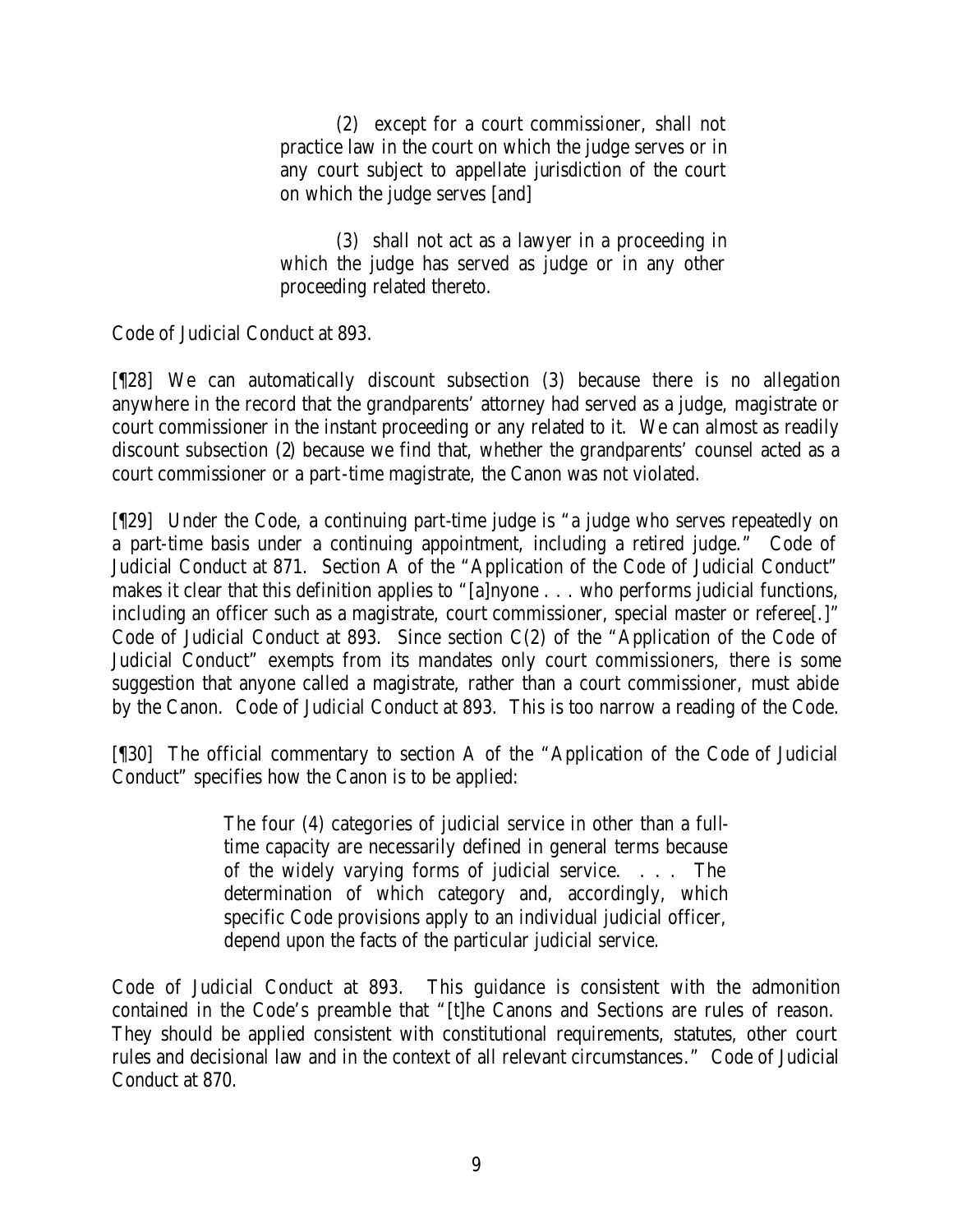[¶31] We can start the analysis of this issue by noting that there is no such thing in Wyoming as a district court magistrate. District court commissioners, on the other hand, are provided for in Wyo. Stat. Ann. §§ 5-3-301 through 5-3-312 (LexisNexis 2001). In particular, Wyo. Stat. Ann. § 5-3-312 establishes the limits upon a district court commissioner's practice of law:

> No district court commissioner shall accept employment or retainer as an attorney-at-law, or give any advice as such in any action, cause or proceeding pending before him as such commissioner; and he shall not be authorized to act as such commissioner, or exercise any of the powers thereof, in any action, case or proceeding in which or as to the subject thereof he shall have been engaged, employed or retained as an attorney, or in reference to which and the subject thereof he shall have given any advice.

[¶32] We interpret this statute and the Code of Judicial Conduct as authorizing an attorney who happens to be a district court commissioner to practice law in the court in which he has been appointed, in all cases except those specifically enumerated in the statute.

[¶33] On July 1, 2000, the statutes regarding former county courts, Wyo. Stat. Ann. §§ 5- 5-101 through 5-5-175 (Lexis 1999) were revised and renumbered as Wyo. Stat. Ann. §§ 5-9-101 through 5-9-153 (LexisNexis 2001), and Article 2, concerning Magistrates of the Circuit Court, was added as Wyo. Stat. Ann. §§ 5-9-201 through 5-9-213 (LexisNexis 2001). Under former Wyo. Stat. Ann. § 5-5-162, judges of the county court could appoint as many commissioners or adjunct commissioners that public interest required. Under the revised statutes, county courts became known as circuit courts and commissioners became known as magistrates.

[¶34] The revised statutes recognize two types of magistrates: full-time magistrates and part-time magistrates. There is no suggestion in the record that the appellees' counsel now is or has ever been a full-time magistrate, so we will consider only the part-time magistrate position. In that regard, it is clear from a comparison of the statutes that the function of the part-time circuit court magistrate essentially is the same function once performed by the county court commissioner. While the Code of Judicial Conduct has not been amended to take cognizance of these statutory changes, we find that the spirit and intent of both the statutes and the Code are best honored by considering a part-time circuit court magistrate to be the equivalent of a court commissioner for the purposes of subsections (2) and (3) of section C of the Code quoted above. As such, part-time magistrates are similarly exempted from the dictates of those subsections.

[¶35] The final contention of the father is that the adoption should be reversed. His appellate brief contains little cogent argument or authority in regard to this issue, and in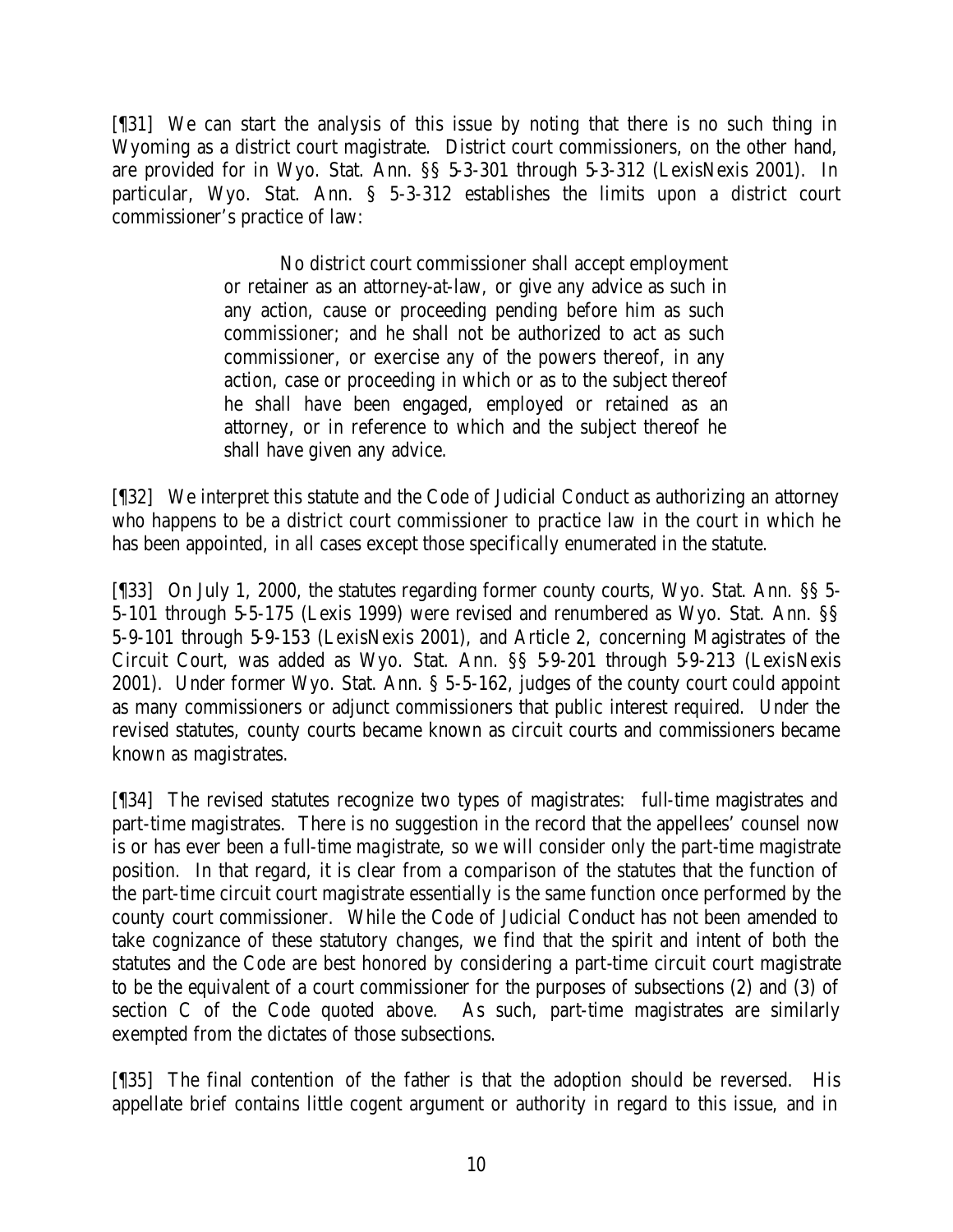fact, it is difficult precisely to determine the nature of the father's complaint. There is a hint of a sufficiency of the evidence argument, but the father's primary concern seems to be that his "rights" were violated.

[¶36] We have held that the right to associate with one's family is a fundamental liberty interest under the United States Constitution and Wyo. Const. art. 1, §§ 2, 6, 7 and 36. *Matter of GP*, 679 P.2d at 981; *DS v. Department of Public Assistance and Social Services*, 607 P.2d 911, 918 (Wyo. 1980). We have also made it clear that we revere the family relationship:

> "It may be that in matters such as this, lawyers, judges, parents—all of us—should digress from the ordinary course of things to contemplate how deeply seated the child-parent relationship is in the warp and woof of the American fabric. In this matter, where the law must decide whether a child will be separated from [her father], we have looked to the Declaration of Independence for guidance."

*Matter of GP*, 679 P.2d at 981 (*quoting DS*, 607 P.2d at 919).

[¶37] We do not take lightly the issue of adopting a child without a parent's consent. "[A]doption statutes are strictly construed when the proceeding is against a non-consenting parent and every reasonable intendment is made in favor of the parent's claims." *Matter of Voss' Adoption*, 550 P.2d 481, 485 (Wyo. 1976). Strict construction is mandated by the fact that parental rights are fundamental rights. *DS*, 607 P.2d at 918.

[¶38] The record reflects that the father had knowledge as early as January 1993 that his daughter was being supported by DFS. However, he has never substantially contributed to her maintenance. The record indicates that the father had on occasion given money to his daughter, but the number of times this occurred or the exact amount is not known. It has been estimated to be approximately \$100.00 over the last several years. The record indicates that the father made no payments to the Clerk of the District Court, Natrona County, regarding child support for KJD. He was requested to do so in his case plan for reunification dated July 16, 1996, with minimal payments of fifty dollars per month to begin on August 1, 1996.

[¶39] At the adoption hearing on January 22, 2001, several people testified that the father had not paid child support. When the first social worker was asked whether the father had paid support, she responded that he had not, and to her knowledge he had never paid child support. This social worker also indicated that the father was not in agreement with the case plan because he did not want to pay child support. KJD's step-grandmother testified that to her knowledge, the father had never paid child support, but that he had given KJD money at different times. The guardian ad litem testified that at the dispositional/review